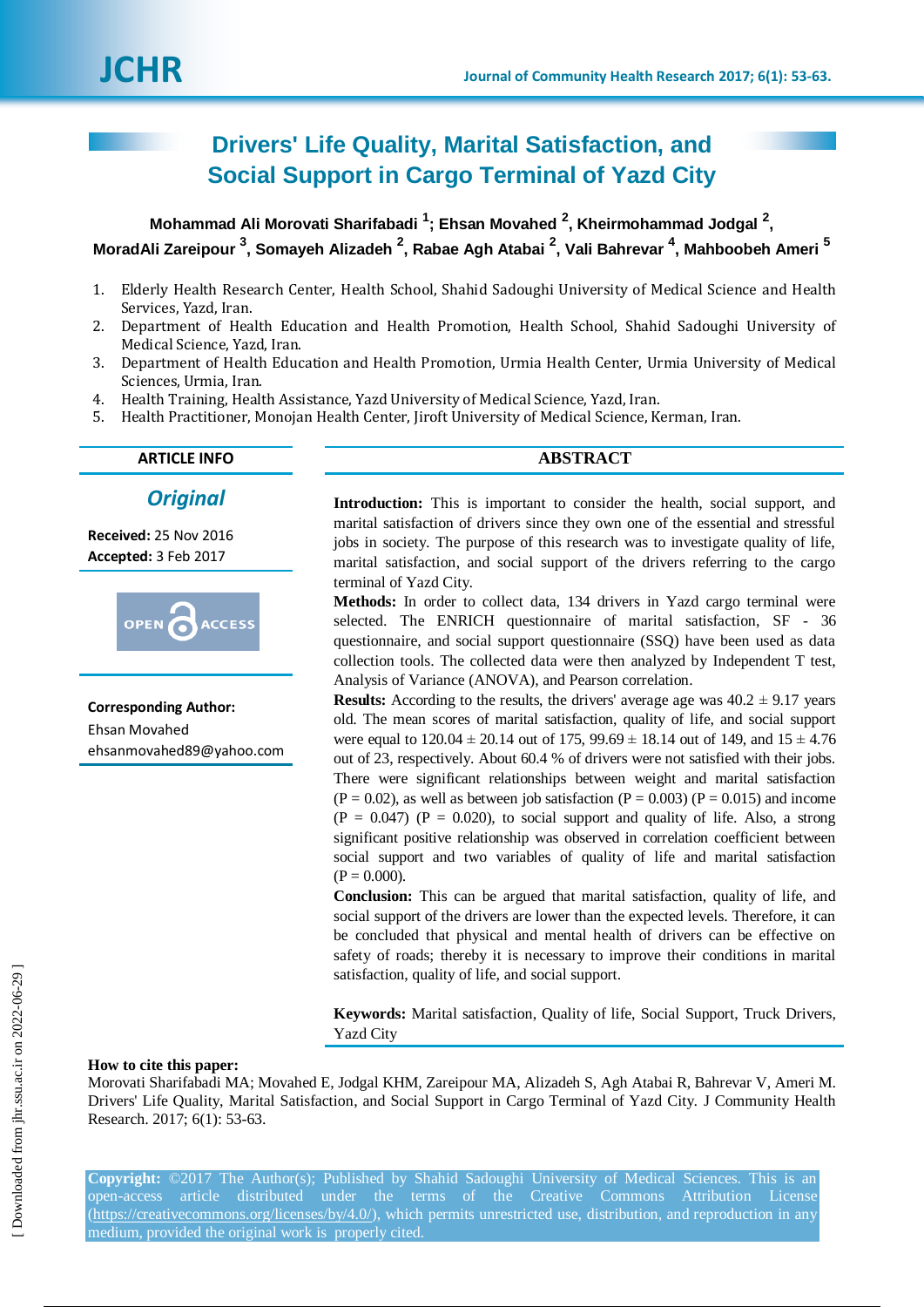# **Introduction**

Concept of quality of life is today greatly considered due to development of communities and improvement of life health level. In fact, the final goal of development plans is to achieve a favorable quality of life  $(1)$ . The criteria of affection and life expectancy are often used to measure the health level, though these indicators cannot solely represent people's life satisfaction. Therefore, it is believed that for health level measurements, other factors such as well- being must be considered to make more effective planning based on people's inner feeling about their quality of life  $(2)$ . Among these factors quality of life, social support, and marital satisfaction can be noted. Marital satisfaction is one of the most important factors to determine health performance in families (3) which cannot be readily achieved in the individual families <sup>(4)</sup>. With the factors effective on marital satisfaction, it is expected that increase in the marital satisfaction may decrease social, emotional, and psychological problems in society and family<sup>(5)</sup>. Research conducted by Poormydany and et al. (2014), showed a significant relationship between quality of life and marital satisfaction (P <  $0/01)$ <sup>(6)</sup>.

The results of Gameiro et al. (2011), revealed that there is a positive significant relationship between marital satisfaction and quality of life and that improvement in quality of life enhances all aspects of the marital satisfaction  $(7)$ . Further, in a self-study, Sammarco indicated a significant positive correlation between perceived social support and quality of life  $(8)$ . Social support has a positive influence on emotional health, public health, as well as physical and psychological diseases<sup>(9)</sup>. Social support means mental belief of a person about the facts he/she belongs to, accepts, and loves. The support provides a secure relation for each person characterized by intimacy. This factor can be served as a shield against stress impacts through adjustment of individual responses to tensions. Those persons with lower levels of social support do not take much benefit from these advantages. Thus, the negative impacts of stress and stressful situation on these individuals

are more than those with higher levels of social support<sup>(10)</sup>. Bastardo and Kimberlin investigated the relationships among health-related quality of life (HRQL), social support, socio-demographic factors, and disease-related factors in persons infected with HIV living in VenezuelaSocial. They reported that support was significantly associated with all HRQL domains. The study indicated the importance of social support for quality of life in HIV-infected individuals in this culture <sup>(11)</sup>. The results achieved by  $Long^{(12)}$  and Litzinger & Gordon<sup> $(13)$ </sup> showed that quality of life is an important factor in predicting marital satisfaction. Due to the above studies, it can be concluded that quality of life, social support, and marital satisfaction have a significant positive correlation. Today, driving automobile is one of the most important social, economic, physical, and physiological activities  $(14)$ . But, driving is a stressful activity exerting physical and physiological stress on individuals. The studies conducted during the last 50 years on drivers of intercity buses indicated that stresses caused by this job have led to many physical, mental, and behavioral impacts on drivers  $(14)$ . This indicates the quality of life and social support in drivers is low. The health of professional drivers such as bus and truck drivers is endangered more $^{(15)}$ . These drivers drive long distances and experience problems such as separation from family, obesity, smoking, and lack of physical activity. Such factors affect their quality of life, make their social support low, and therefore lead to marital dissatisfaction<sup>(16)</sup>. The studies in USA and Europe showed high frequency of skeleton disorders among drivers. For example, a study stated that 81 % of bus drivers in USA and 49 % of bus drivers in Switzerland were suffering from backache  $(17)$ . Sadeghi et al. in their studies on drivers of intercity buses in Isfahan, Iran found that 50 % of drivers have backache and 20 % have digesting diseases <sup>(18)</sup>. In addition to physical problems, psychological and behavioral problems are also threatening the people. Some of the mental problems include depression and pessimism,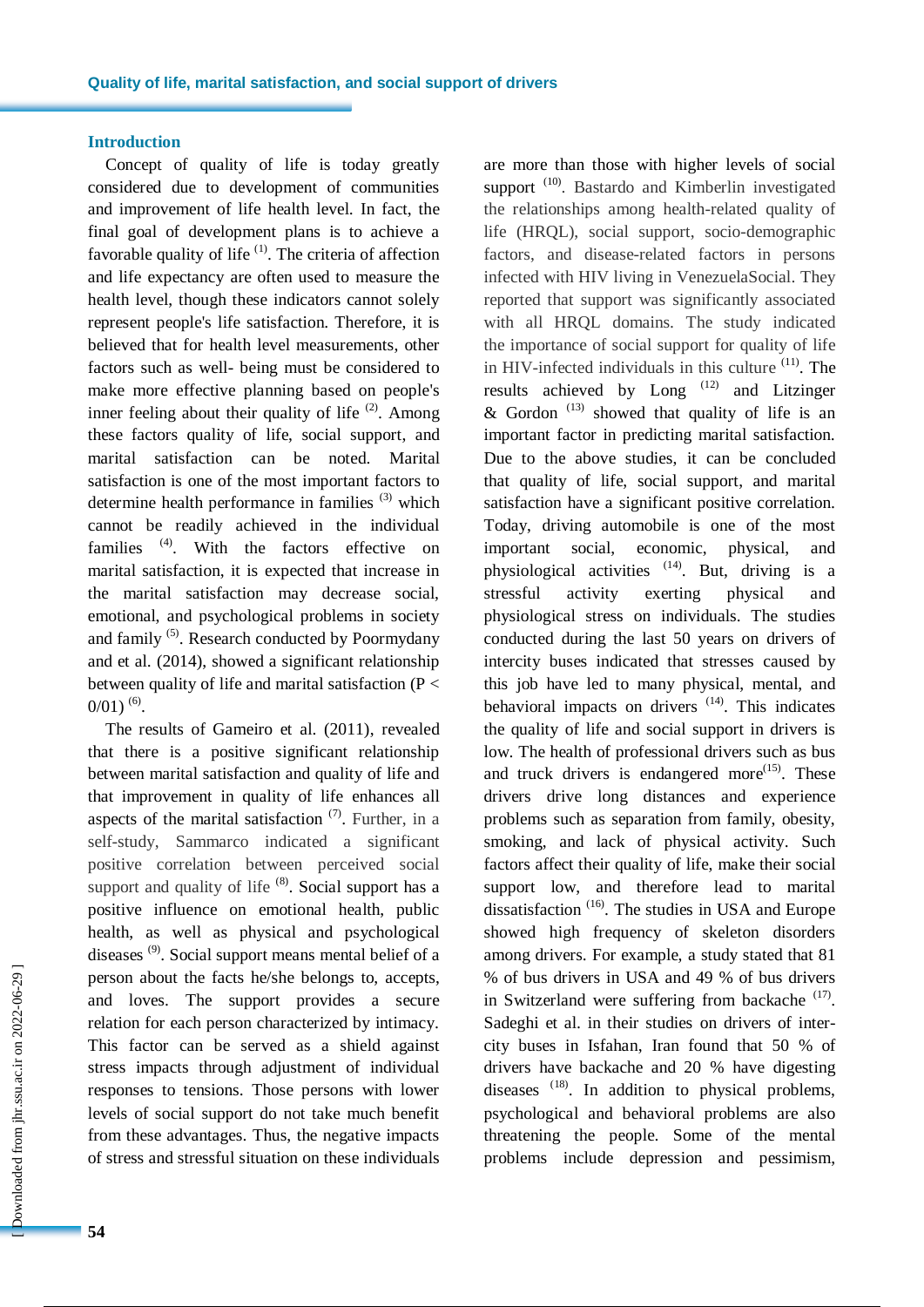however, behavioral problems are drinking alcohol and drugs abuse  $(14)$ . In Iran, the mortality rate due to car accidents has the first rank in the world that shows importance of the problem in this country (19) . Additionally, low life quality and social support leading to low marital satisfaction have been confirmed in many studies which endanger drivers. Moreover, Yazd is an industrial city and an economic hub in Iran. Because of its appropriate geographical location, trucks travel greatly in cargoes terminals of this city. To the best of our knowledge, no study has ever been conducted on drivers of cargo terminals in Iran. Given the importance of drivers' health, quality of life, and social support, the purpose of this study was to investigate their quality of life, social support, and marital satisfaction in cargo terminal of Yazd in 2016.

### **Methods**

This is a descriptive research conducted in 2016. The statistical population of the research consisted of 134 truck drivers in Yazd cargo terminal. The sampling was carried out by accessible samples. The sample volume was calculated as 134 people by using the formula  $n = (z)$   $2s^2 / d^2$  in 95 % of confidence level and estimation error of 1 %  $(s = 5.4$  and  $z = 1.96$ ). The conditions to enter the study were one year of driving experience and giving testimonial for participation in the study. The criteria to quit the study were lack of consent for participation. The data were collected via three questionnaires of Marital satisfaction questionnaire ENRICH, SF-36 questionnaire, social support questionnaire. The ENRICH marital satisfaction questionnaire contains of 4 micro-scales of 35 articles that can be used for satisfaction, communications, conflict resolution, and expectations. This questionnaire was introduced by David Olson and Amy Olson  $(20)$ on 25501 married couples. The alpha coefficient for marital satisfaction, communication, conflict resolution, and expectations were 0.86, 0.8, 0.84, and 0.83 as well as 0.86, 0.81, 0.9, and 0.92 for retrieval validity, respectively. This is a five options questionnaire based on likert scale scoring

from 1 to 5. The scores of the scales show that marital satisfaction, communication, and conflict resolution have 10 items and distortion goal has 5 items. The questionnaire SF-36 is a QOL tool related to public health that examines health status in clinical operations and researches<sup>(21)</sup>. This is a multi-item index that examines eight areas namely physical performance, function limitation due to physical problems, body pain, public health, energy, social performance, function limitation due to emotional problems, and mental health. The scores are ranged from 36 to 149 and higher scores represent better quality of life. The SF-36 questionnaire was translated and validated in Persian by Montazeri et al.  $(22)$ . The social support questionnaire contains 23 questions in three areas of family, friends, and others. Sub-scale of family contains 8 questions, the Sub-scale of friends contains 7 questions, and Sub-scale of others contains 8 questions. The scoring system of questionnaire is 1 and 0; 0 latter is viewed as the minimum score and 23 as the maximum. The questionnaire's reliability and validity were also tested by Soltani et al.  $(23)$ . In Yazd validity of social support scale was obtained through calculation of Pearson correlation coefficient between total score of social support and components of friends, family, and others. The correlation coefficients of total score of social support were obtained as 0.77 with component of friends, 0.79 with component of family, and 0.82 with component of others. Accordingly, the correlation coefficient between components of family with friends was 0.36, family with others 0.43, and it was 0.55 for others with family. Reliability of the social support and its components was calculated by Cronbach alpha and was obtained as 0.82, 0.69, 0.67, and 0.68 for the variables of social support, components of friends, family, and others, respectively  $(23)$ . The data were collected by trained questioners referred to the cargo terminal, interviewed selected drivers and filled questionnaires. For moralities, all the respondents were assured that their personal information would be confidential and they would be aware of the study results. After sampling and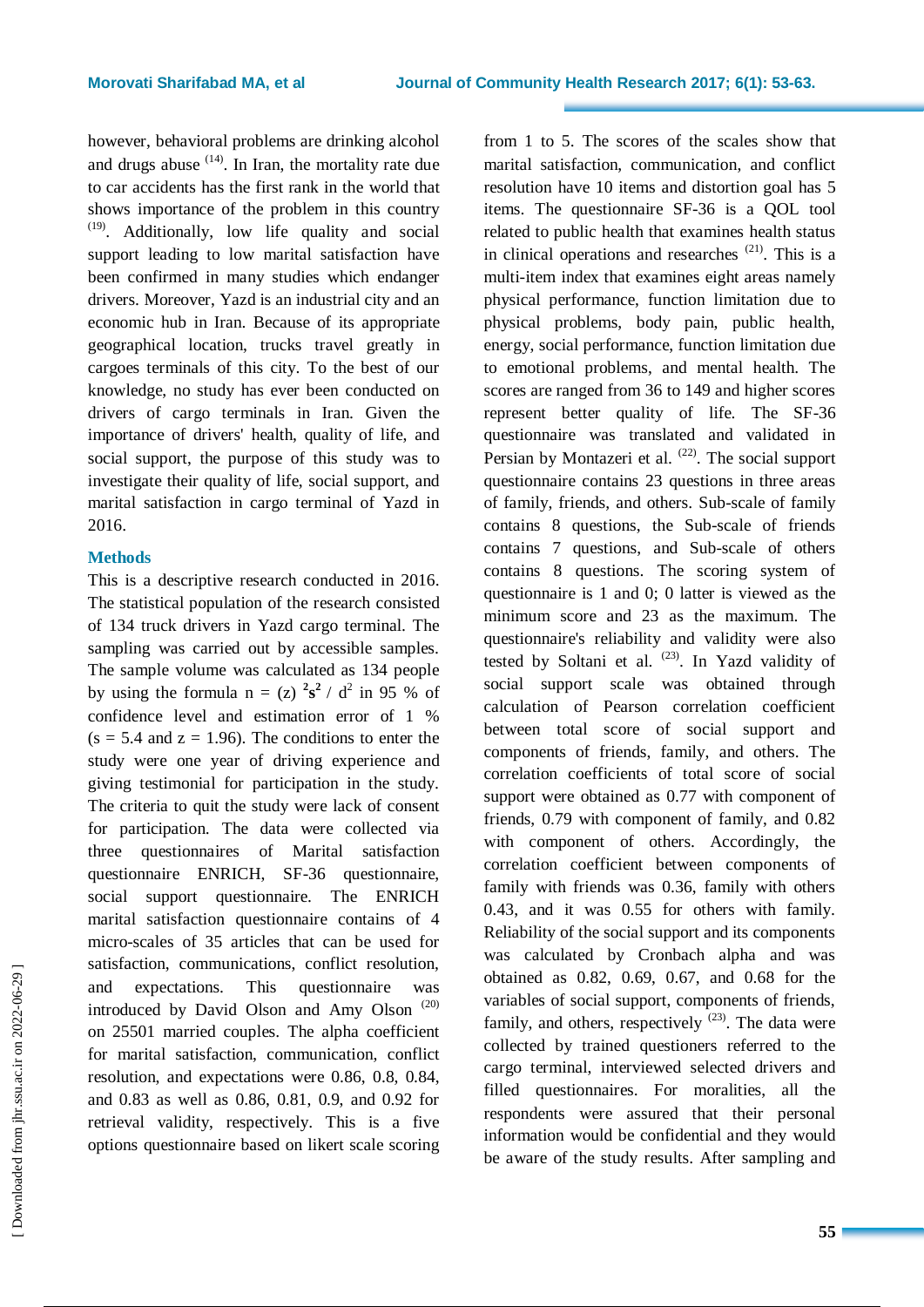collection of data, they were entered into SPSS 20 and 0.05 was considered as the significant level. In order to assess the difference between the two groups, Independent sample T-test was conducted. One Way Analysis of variance was performed to check the significant difference between the two sections of level of education, and finally Pearson correlation coefficient was used to study space and proportion variables, i.e., age and weight. Ethical Considerations is IR.SSU.SPH.REC.1395.69

#### **Results**

In this study, 134 drivers were assessed; all were male aging from 22 to 60 years old. About 34.3 % of drivers have no children, 36.3 % have one or two children, and 29.4 % have three or more children. About 6.7 % of drivers were illiterate, 55.2 % had secondary school diploma, 33.6 % high school diploma, and 4.5 % had undergraduate college degree. The results revealed that about 60 % of them were not satisfied with their job, 50.7 % were smoking, and 23.1 % had diseases among which diabetes and Kidney stones had most frequency. This was also found that nearly 59 % of samples were living in rented houses. The average income for 66.4 % of drivers was less than 2 million Tomans (about 555 \$ US) and 26 % of them had less than 500 thousand Tomans (about 139 \$ US). Mean and standard deviation of some variables are presented in Table 1.

**Table 1.** Mean and standard deviation of drivers' demographic variables in Yazd city

| Variables                                    | Mean   | <b>Standard deviation</b> |
|----------------------------------------------|--------|---------------------------|
| Age                                          | 40.2   | 9.17                      |
| Height (cm)                                  | 172.25 | 8.40                      |
| Weight (kg)                                  | 77.35  | 1.37                      |
| BMI( $\text{Kg/m}^2$ )                       | 26.07  | 5                         |
| Marriage duration (year)                     | 11.8   | 1.1                       |
| Driving experience (year)                    | 15.52  | 8.39                      |
| Work hours in 24 hours (hour)                | 14.25  | 4.74                      |
| Number of nights stayed at home in one month | 11.08  | 6.07                      |

A comparison of Body Mass Index (BMI) of drivers with normal BMI indicated that 0.7 % of drivers were underweight and 45.5 % had normal BMI. Nearly 36.6 % of them were overweight, about 11.2 % were obese, and 6 % were extremely obese.

**Table 2.** Mean and standard deviation of social support, marital satisfaction, and quality of life in different groups

|                 |                | Social support |                              | <b>Marital satisfaction</b> |                              | <b>Quality of life</b> |                              |
|-----------------|----------------|----------------|------------------------------|-----------------------------|------------------------------|------------------------|------------------------------|
| <b>Variable</b> | Group          | <b>Mean</b>    | <b>Standard</b><br>deviation | <b>Mean</b>                 | <b>Standard</b><br>deviation | <b>Mean</b>            | <b>Standard</b><br>deviation |
|                 | Less than 20   | 15.2           | 4.9                          | 121.6                       | 24.7                         | 102.2                  | 18.4                         |
|                 | 20-26          | 14.7           | 5                            | 121.2                       | 21.1                         | 100.2                  | 17.3                         |
| BMI             | more than 26   | 15.2           | 4.5                          | 118.5                       | 18.5                         | 98.7                   | 19.08                        |
|                 | One way ANOVA  |                | $P = 0.8$                    |                             | $P = 0.03$                   |                        | $P = 0.8$                    |
| Job             | <b>Yes</b>     | 16.50          | 4.36                         | 117.92                      | 20.29                        | 104.37                 | 19.78                        |
| satisfaction    | N <sub>0</sub> | 14.01          | 4.77                         | 121.43                      | 20.04                        | 96.62                  | 16.36                        |
| Independent T   |                |                | $P = 0.003$                  |                             | $P = 0.326$                  |                        | $P = 0.015$                  |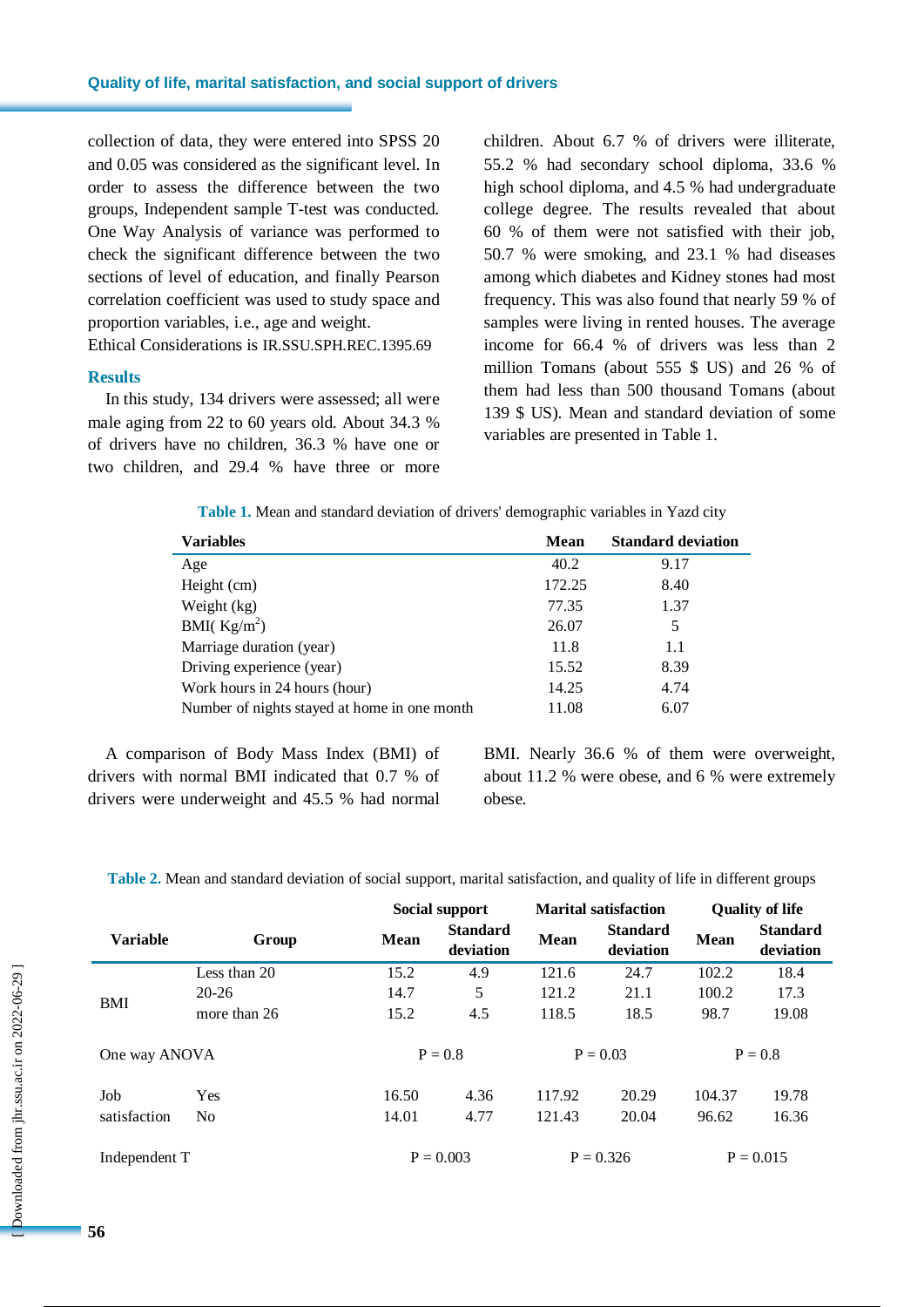# **Morovati Sharifabad MA, et al Journal of Community Health Research 2017; 6(1): 53-63.**

|                 |                         | <b>Social support</b> |                              | <b>Marital satisfaction</b> |                              | <b>Quality of life</b> |                              |
|-----------------|-------------------------|-----------------------|------------------------------|-----------------------------|------------------------------|------------------------|------------------------------|
| <b>Variable</b> | Group                   | Mean                  | <b>Standard</b><br>deviation | Mean                        | <b>Standard</b><br>deviation | <b>Mean</b>            | <b>Standard</b><br>deviation |
|                 |                         |                       |                              |                             |                              |                        |                              |
|                 | Less than 139 \$        | 12.50                 | 5.97                         | 122                         | 24.07                        | 85.92                  | 14.30                        |
|                 | 139-278 \$              | 15.09                 | 4.09                         | 123.47                      | 20.71                        | 97.57                  | 16.24                        |
| Income          | 278-556\$               | 14.59                 | 4.83                         | 123.09                      | 19.02                        | 102.12                 | 18.74                        |
|                 | 556-833\$               | 15.46                 | 4.61                         | 116.23                      | 21.15                        | 104.23                 | 17.29                        |
|                 | More than 833\$         | 17.73                 | 3.17                         | 110.06                      | 14.50                        | 97.66                  | 18.34                        |
| One way ANOVA   |                         | $P = 0.047$           |                              | $P = 0.150$                 |                              | $P = 0.020$            |                              |
|                 | Less than 1             | 15.66                 | 4.1                          | 125.23                      | 20.37                        | 99.90                  | 17.99                        |
| Stay-at-        | $10 - 20$               | 13.92                 | 5.21                         | 114.25                      | 16.42                        | 95.44                  | 17.33                        |
| home nights     | More than 20            | 15.90                 | 4.82                         | 120.10                      | 24.86                        | 110.55                 | 17.32                        |
| One way ANOVA   |                         | $P = 0.09$            |                              | $P = 0.014$                 |                              | $P = 0.006$            |                              |
|                 | Junior secondary school | 16.7                  | 2.58                         | 111.44                      | 13.27                        | 99.11                  | 15.21                        |
| Education       | diploma                 | 14.5                  | 4.97                         | 120.39                      | 22.11                        | 96.45                  | 19.55                        |
|                 | Higher than diplom      | 15.3                  | 4.69                         | 120.90                      | 17.98                        | 104.49                 | 15.48                        |
| One way ANOVA   |                         | $P = 0.3$             |                              | $P = 0.4$                   |                              | $P = 0.058$            |                              |
|                 | Less than 2             | 15.19                 | 4.8                          | 120.2                       | 20.86                        | 102.02                 | 18.11                        |
| Number<br>of    | $2 - 3$                 | 14.5                  | 5.3                          | 124.5                       | 18.6                         | 94.6                   | 19.02                        |
| children        | More than 20            | 14.42                 | 3.46                         | 114.2                       | 19.04                        | 92.9                   | 15.1                         |
| One way ANOVA   |                         | $P = 0.7$             |                              | $P = 0.2$                   |                              | $P = 0.05$             |                              |
|                 | Less than 40            | 14.3                  | 5.34                         | 120/5                       | 19.63                        | 99.83                  | 17.4                         |
|                 | $40 - 50$               | 15.16                 | 3.85                         | 117.1                       | 20.88                        | 99.9                   | 19.5                         |
| Age             | More than 50            | 16.79                 | 3.61                         | 122.5                       | 20.97                        | 98.8                   | 18.5                         |
| One way ANOVA   |                         |                       | $P = 0.08$                   |                             | $P = 0.57$                   |                        | $P = 0.9$                    |

The mean and standard deviation of quality of life, marital satisfaction, and social support in different groups of drivers were  $99.69 \pm 18.12$ ,  $120.04 \pm 20$ ,  $15 \pm 4.76$ , respectively. Based on the results of one way ANOVA, there was a significant relationship between BMI and marital satisfaction ( $P = 0.03$ ). However, there were no significant relationships between the age groups and three variables of social support ( $P = 0.08$ ), quality of life ( $P = 0.9$ ), and marital satisfaction  $(P = 0.57)$ . Accordingly, there were no significant relationships between education level and living place on the one hand with the variables of social support, quality of life, and marital satisfaction on the other hand. But there were significant relationships between number of children and quality of life ( $P = 0.05$ ). According to Table 2 and based on the results achieved through one way ANOVA, there was a significant relationship between job satisfaction and two variables of social support and quality of life  $(P = 0.003)$ . Regarding the income variable, one way ANOVA indicated a significant relationship between social support and quality of life with income  $(P = 0.02)$ .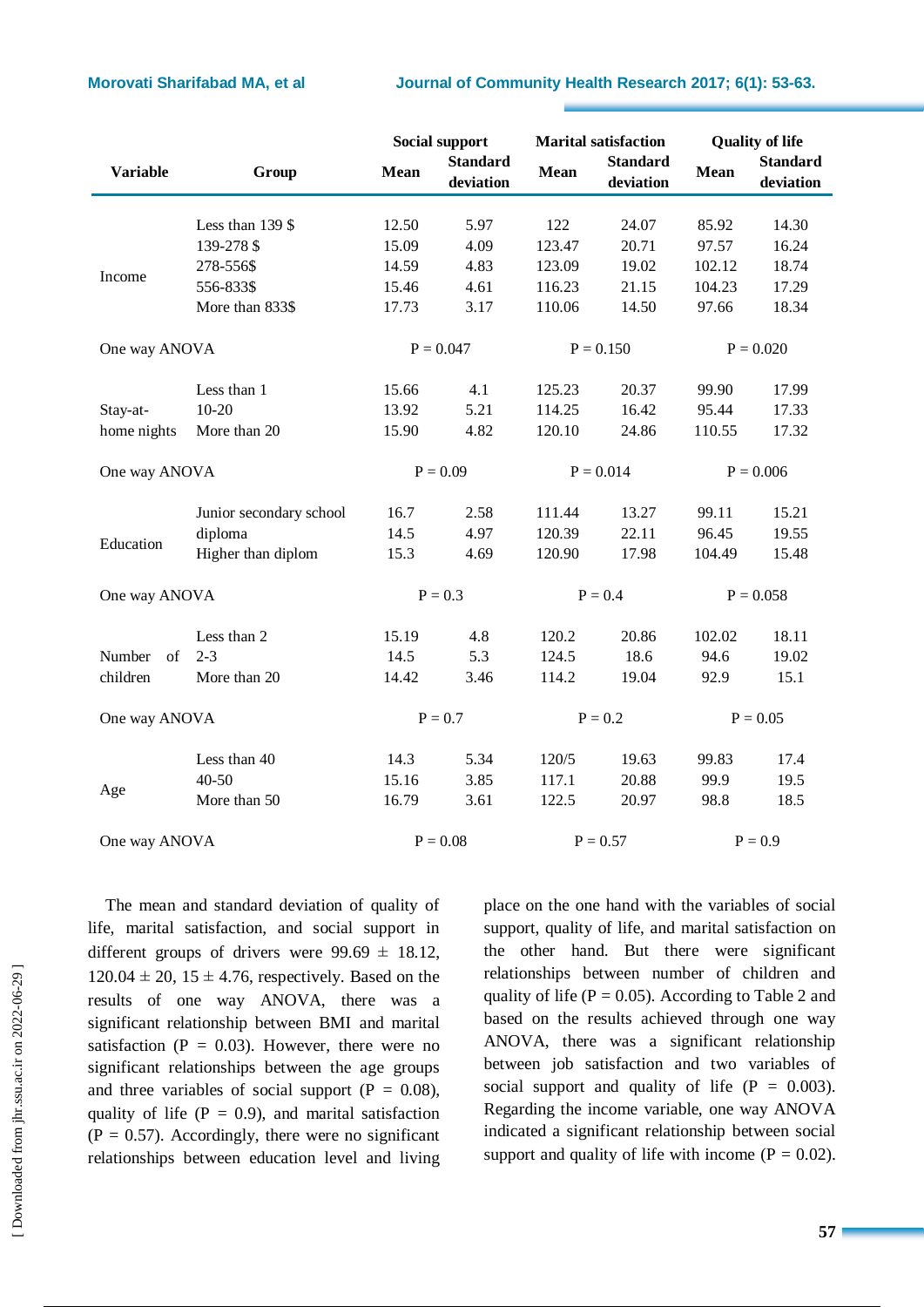# **Quality of life, marital satisfaction, and social support of drivers**

There was also a significant relationship between staying home at nights with marital satisfaction and quality of life ( $P = 0.01$ ).

| Variable             | Sub-scle                    | Mean  | <b>Standard deviation</b> |
|----------------------|-----------------------------|-------|---------------------------|
|                      | Body performance            | 22.87 | 5.47                      |
|                      | Public health               | 16.26 | 3.97                      |
|                      | <b>Body</b> limitation      | 6.28  | 1.46                      |
|                      | <b>Emotional limitation</b> | 4.55  | 1.08                      |
| Quality of life      | Body pain                   | 8.08  | 2.28                      |
|                      | Social performance          | 6.43  | 2.04                      |
|                      | Energy                      | 14.14 | 4.32                      |
|                      | Mental health               | 18.50 | 5.13                      |
| Marital satisfaction | Satisfaction                | 36.01 | 6.27                      |
|                      | Communication               | 33.41 | 6.10                      |
|                      | Conflict resolution         | 32.60 | 5.99                      |
|                      | Expectations                | 18.01 | 4.59                      |
| Social support       | Family                      | 5.94  | 2.08                      |
|                      | Friends                     | 4.74  | 2.10                      |
|                      | Others                      | 4.31  | 2                         |
|                      | Age                         | 3.61  | 1.28                      |

**Table 3.** Mean and standard deviation in dimensions of quality of life, marital satisfaction, and social support among drivers

**Table 4.** Correlation between components of quality of life, marital satisfaction, age, and social support in the drivers

|                 | Sub-scle                    | Social support | <b>Total social</b> |               |             |
|-----------------|-----------------------------|----------------|---------------------|---------------|-------------|
| <b>Variable</b> |                             | Family         | <b>Friends</b>      | <b>Others</b> | support     |
|                 | Body performance            | 0.103          | 0.021               | 0.080         | 0.135       |
|                 |                             | $P = 0.235$    | $P = 0.811$         | $P = 0.357$   | $P = 0.119$ |
|                 |                             |                |                     |               |             |
|                 | Public health               | 0.372          | 0.330               | 0.79          | 0.452       |
|                 |                             | $P = 0.000$    | $P = 0.000$         | $P = 0.364$   | $P = 0.000$ |
|                 | <b>Body</b> limitation      | 0.185          | 0.118               | 0.131         | 0.178       |
|                 |                             | $P = 0.032$    | $P = 0.175$         | $P = 0.133$   | $P = 0.040$ |
|                 |                             |                |                     |               |             |
|                 | <b>Emotional limitation</b> | 0.153          | 0.071               | 0.138         | 0.141       |
| Quality of life |                             | $P = 0.078$    | $P = 0.416$         | $P = 0.111$   | $P = 0.103$ |
|                 |                             |                |                     |               |             |
|                 | Body pain                   | 0.225          | 0.258               | 0.114         | 0.151       |
|                 |                             | $P = 0.009$    | $P = 0.003$         | $P = 0.188$   | $P = 0.081$ |
|                 | Social performance          | 0.337          | 0.321               | 0.264         | 0.195       |
|                 |                             | $P = 0.000$    | $P = 0.000$         | $P = 0.002$   | $P = 0.024$ |
|                 |                             |                |                     |               |             |
|                 | Energy                      | 0.561          | 0.501               | 0.508         | 0.289       |
|                 |                             | $P = 0.000$    | $P = 0.000$         | $P = 0.000$   | $P = 0.001$ |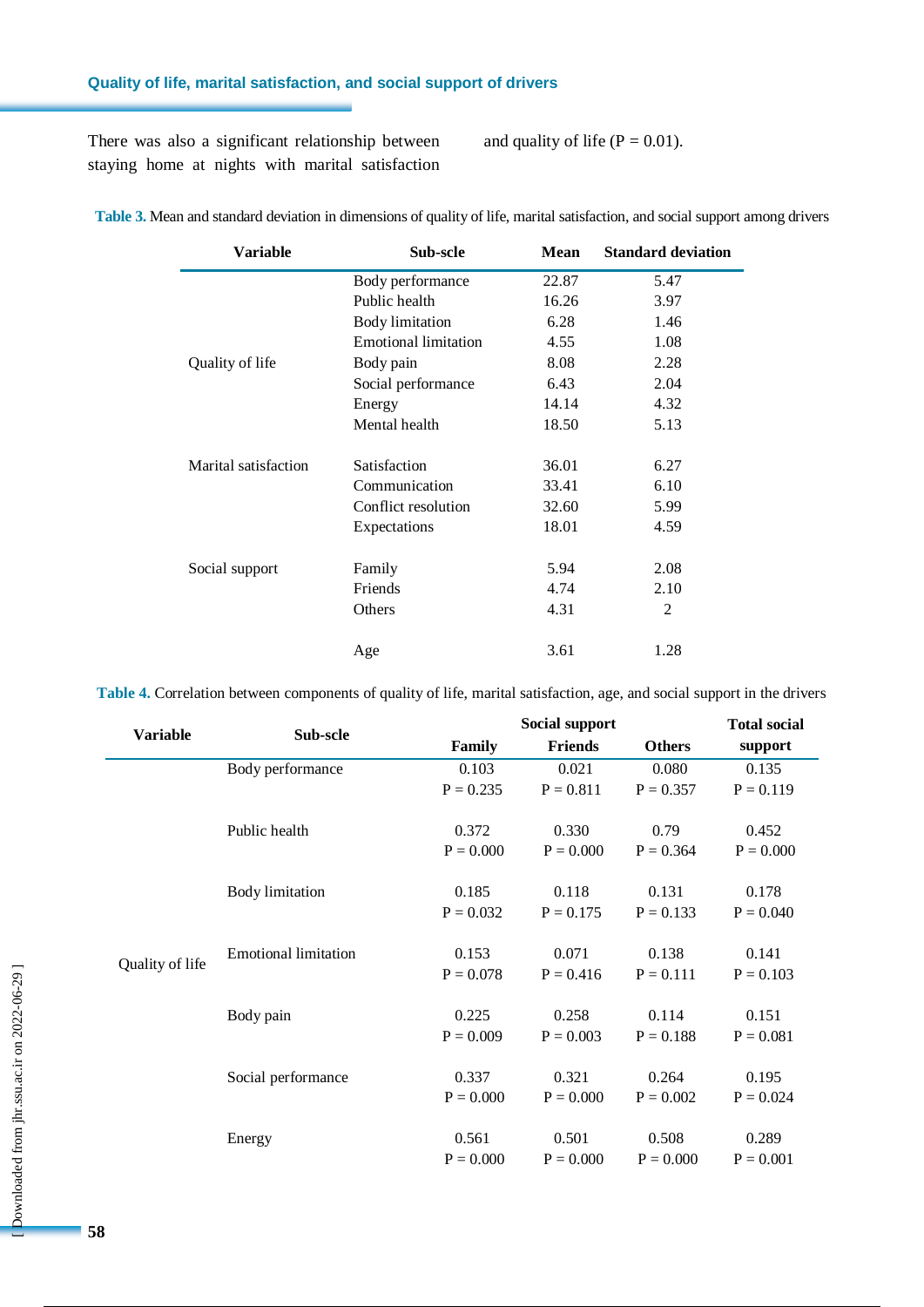| <b>Variable</b> | Sub-scle                       | Social support | <b>Total social</b> |               |             |
|-----------------|--------------------------------|----------------|---------------------|---------------|-------------|
|                 |                                | Family         | <b>Friends</b>      | <b>Others</b> | support     |
|                 |                                |                |                     |               |             |
|                 | Mental health                  | 0.499          | 0.453               | 0.370         | 0.332       |
|                 |                                | $P = 0.000$    | $P = 0.000$         | $P = 0.000$   | $P = 0.000$ |
|                 | Total score of quality of life |                |                     |               | 0.493       |
|                 |                                |                |                     |               | $P = 0.000$ |
|                 |                                |                |                     |               |             |
|                 | Satisfaction                   | 0.330          | 0.280               | 0.056         | 0.429       |
|                 |                                | $P = 0.000$    | 001                 | 519           | $P = 0.000$ |
|                 | Communication                  | 0.248          | 0.160               | 0.045         | 0.458       |
|                 |                                | 004            | 064                 | 605           | $P = 0.000$ |
|                 |                                |                |                     |               |             |
| Marital         | Conflict resolution            | 0.207          | 0.120               | $0.074 -$     | 0.434       |
| satisfaction    |                                | $P = 0.016$    | $P = 0.167$         | $P = 0.394$   | $P = 0.000$ |
|                 | Expectations                   | 0.359          | 0.338               | 0.091         | 0.405       |
|                 |                                | $P = 0.000$    | $P = 0.000$         | $P = 0.297$   | $P = 0.000$ |
|                 | Total score of marital         |                |                     |               | 0.321       |
|                 | satisfaction                   |                |                     |               | $P = 0.000$ |
|                 |                                |                |                     |               |             |

The Pearson correlation test indicated that there was a strong significant positive relationship between social support and two variables of quality of life and marital satisfaction ( $P = 0.000$ ). Thus, with increase in social support, variables of life quality and marital satisfaction also increased. This test also revealed a significant positive relationship between age and social support. So, with increase in the age of drivers, their social support in family also increased and was stronger  $(P = 0.000)$ . There were negative significant relationships between age, quality of life, and marital satisfaction so that with increase in age, a decline in quality of life and marital satisfaction was observed.

## **Discussion**

The results of this research indicated significant relationships among drivers' quality of life, social support, and marital satisfaction in cargo terminal of Yazd. The correlation results showed a stronger correlation between quality of life and social support than marital satisfaction with social support. The quality of life is a stronger predictor of marital satisfaction. These findings are consistent with other studies in which a significant relationship between marital satisfaction and quality of life was reported  $(7)$ . The study also found that about 55 % of the drivers didn't have good BMI. This rate was 46 % in the research conducted by Emkani and Khanjani on the truck drivers of Kerman  $(24)$ . This problem may be resulted from inadequate mobility and high fat diet resulted from eating in restaurants. The results of this research indicated a significant relationship between BMI and marital satisfaction which is consistent with the study of Meltzer et all. in which 19 % of variance in wives' marital satisfaction was unique from BMI  $(25)$ . However, BMI had no significant relationship with quality of life and social support. To the best of our knowledge, there has been no study about the social support, quality of life, and marital satisfaction of truck drivers but similar studies on public health and long time working hours of drivers indicated that with longer working hours of drivers, their public health and consequently quality of life are lower  $(26)$ . Gharaei et al. stated that 44 % of the studied drivers didn't have normal mental health<sup>(27)</sup>. Babazadeh et al. found that drivers' quality of life was not proper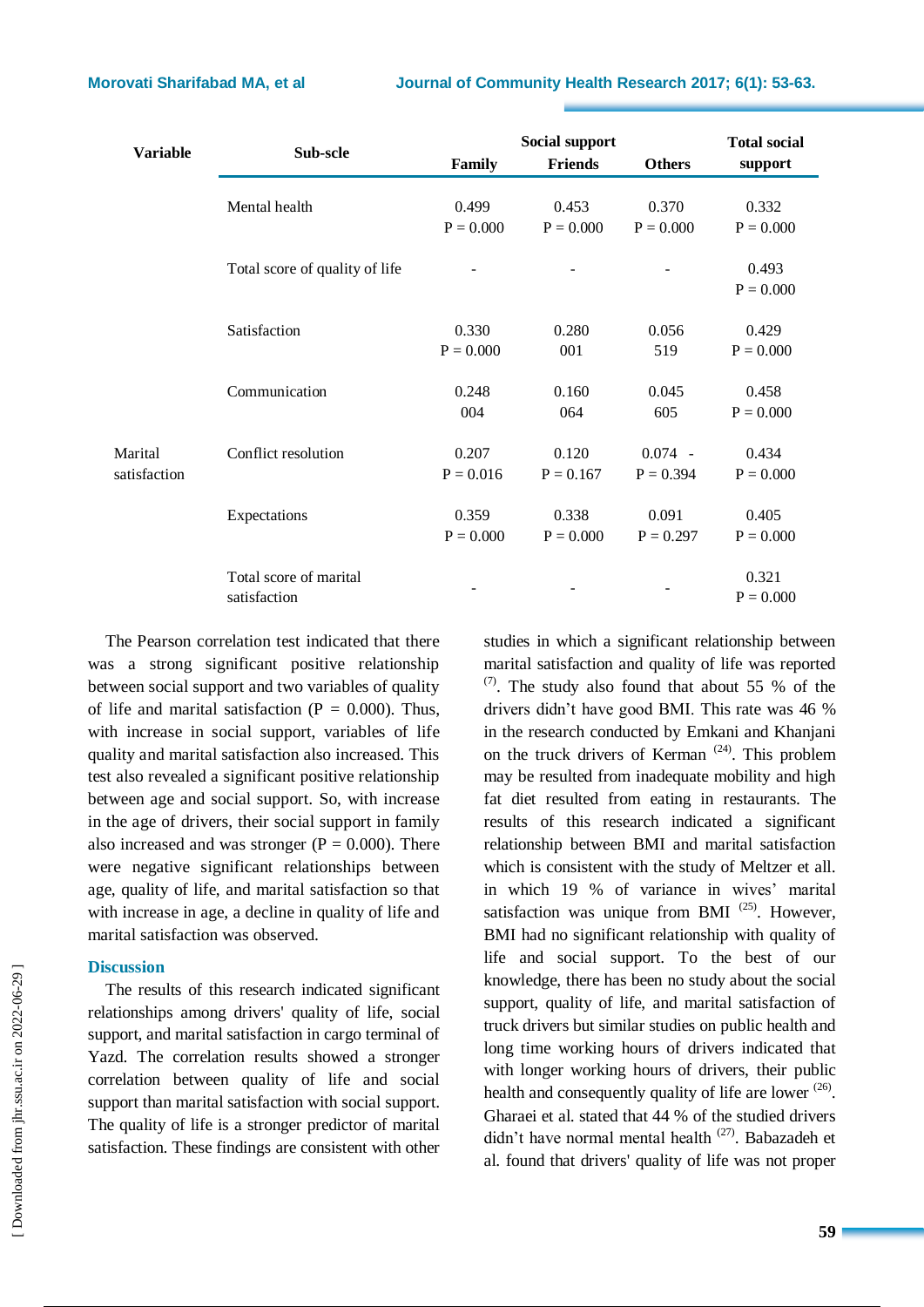in social communication dimension probably as a result of their job characteristics which is consistent with the present research results  $(28)$ . Krause et al. revealed significant relationship among variables of driving time duration, driving hours, backache, neck pain, and low quality of life  $(29)$ . The possibility of hearth diseases and diabetes type 2 is higher in these persons. Ghasemi et al. also indicated that people with physical problems were suffering from lower physical, psychological, environmental, and social quality of life as a result of lower social support  $(30)$ . Notably, in these studies, most participants are greatly dissatisfied with their jobs; this requires further studies. Consistent with the results achieved by Emkani and Khanjani, results of this investigation revealed that 94.1 % of drivers are driving more than 8 hours a day which is also in violation of traffic guidelines  $(24)$ . There is a significant relationship between number of children and quality of life. But this has not been investigated as it is known. The obtained data have revealed that job satisfaction has a significant relationship with social support and quality of life and that people with higher scores of social support and quality of life are more satisfied with their jobs. The results of this research are consistent with the researches of Khoshemehri et al. and previous studies <sup>(31)</sup>. No significant relationship was observed between job satisfaction and marital satisfaction, but some other studies including Afkhami et al. declared no significant correlation coefficient between job satisfaction and marital satisfaction (32). Jose discerned a significant relationship between marital satisfaction and job situation  $(33)$ . Therefore, this can be argued that work and family are two associated aspects of personal life and satisfaction with job leads to better quality of life. Rostami also maintained that social support can contribute to combating stress and improvement in different aspects of welfare, thereby leading to job satisfaction and enhanced quality of life. Although this research has found an association between income with social support and quality of life, Babazadeh et al.  $(28)$ , didn't observe any relation between them. The association between variables indicates the fact that income is a basic factor in

 [\[ Downloaded from jhr.ssu.ac.ir on 2022-0](https://jhr.ssu.ac.ir/article-1-357-en.html)6-29 ] Oownloaded from jhr.ssu.ac.ir on 2022-06-29 ] physical and mental welfare. The age variable has indicated no significant relationship with the three components. This may be because of more quantities of elderly people among participants  $(28)$ as this was also confirmed by Aghanoore and et al. (34) . In terms of education level, this research is similar to the study conducted by Williams  $(35)$ . Although, no significant relationship was found between education and the three components in this study, Yanji Wang reported a significant relationship between education level and social support<sup>(36)</sup>. According to the results, 55.2 % of drivers had secondary school diploma and 33.6 % had high school diploma. This indicates that drivers were low in education level. According to Yanji Wang, drivers' education must be improved to increase social support. The results of the study on staying home at nights revealed that an average of 20 nights at home show better quality of life and more marital satisfaction. Thus, when drivers stay at homes for longer time, their physical and mental health and marital satisfaction is higher. The results reported through the current study represented that body performance has the highest average while function limitation has lowest average in quality of life. Therefore, the psychological issues such as depression and anxiety should be considered to improve their quality of life. Another study by Makvandi et al. on students of Islamic Azad University of Ahwaz indicated that the highest mean scores were related to quality of life in physical relations and the least ones were related to environmental health <sup>(37)</sup>. Regarding marital satisfaction, the average of expectations' component got the lowest score  $(18.01 \pm 4.59)$ . In the categorization of ENRICH couple satisfaction level, the score 18 is considered as the highest level of the expectations. In other words, drivers usually postpone the tasks asked by their wives. In social support, drivers in dimension of others had lower levels of support. According to the results tabulated in Table 4, there have been significant correlations among the three components of quality of life, social support, and marital satisfaction. This is also confirmed by the study of Pereira et al  $(38)$ . Results of the present study have also revealed that there are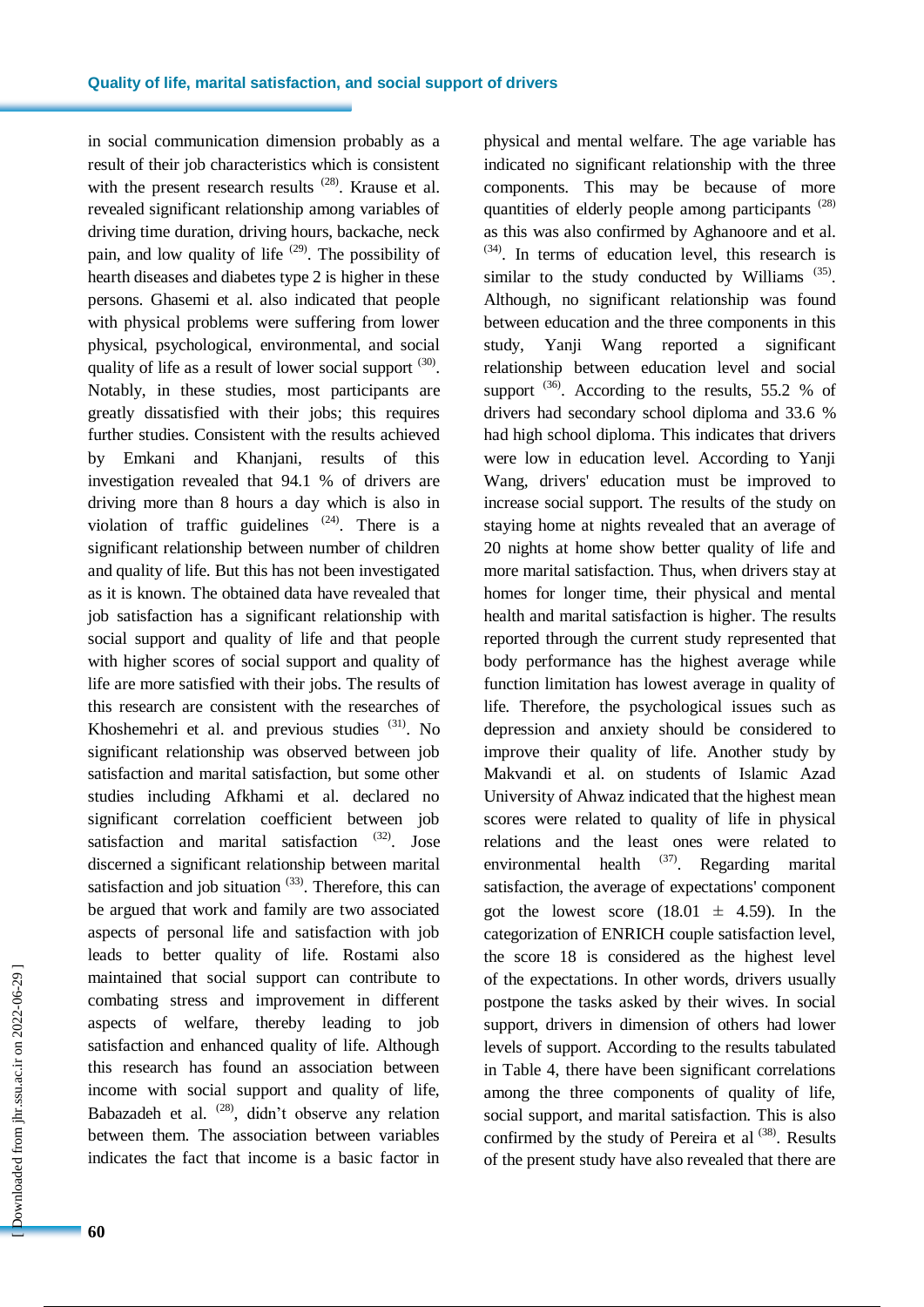significant correlations among public health, social performance, energy, mental health, and social support. This can be discussed that the positive relations in the mental health and energy in dimensions of family, friends, and others can lead to improved quality of life. The same results were presented by some studies  $(39)$ . Furthermore, Michael marmot maintained that people with the least social communications experienced more physical and psychological problems and eventually more mortality rate  $(40)$ . There are also significant positive correlations between all the dimensions of marital satisfaction, social support, and expectations. Thus, with higher social support in dimensions of family and others, more improvement is observed in communications and conflict resolution. The importance of relationship between social support and marital satisfaction indicates that the quality of relations among neighbors in a region determines their life satisfaction<sup> $(23)$ </sup>. It is evident that human beings in problematic situations require support of their friends and communication to feel secure. Therefore, by receiving higher social support from others, people feel more satisfied with their lives <sup>(41)</sup>. Due to limited scope of research regarding this topic, it is not possible to mention enough number of studies about marital satisfaction, social support, and quality of life of cargo terminal drivers. Therefore, results cannot be generalized to all provinces or cities, there is also possibility of errors to measure quality of life, the native drivers could

not be compared with others, and finally some drivers avoided to participate.

# **Conclusion**

The present study indicated that social support, quality of life, and marital satisfaction of the drivers were lower than the expected status. This can endanger the traffic safety of roads. Since improvement in quality of life, marital satisfaction, and social support can influence the public health and safety in roads in terms of car accidents, the following recommendations are suggested. Training courses of communication skills and skills of stress management should be planned. Medical examinations in selecting younger, taller, and with no extra weight drivers are also recommended. Finally, drivers' problems about facilities in cargo terminals, cargo delivery, and their quality of life should be solved. These actions can give more detailed information to present planning organizations, transportation organizations, and health system managers to deal with drivers' difficulties.

# **Acknowledgement**

This project, with No.: T/17/1/64279 in date 11/03/95 (31 May 2016) was approved by research council of health faculty and received the financial support of research assistance of university. The authors are thankful to the respectful drivers and authorities of the cargo terminal of Yazd for their participation.

# **Conflict of Interest**

There is not conflict of interest between the authors.

# **References**

- 1. Zhao J, Li Y, Wu Y, et al. Impact of different contraceptive methods on quality of life in rural women of the Jiangsu province in China. Contraception. 2009;80(2):180-6.
- 2. Sabbah I, Drouby N, Sabbah S, et al. Quality of life in rural and urban populations in Lebanon using SF-36 health survey. Health and quality of life outcomes. 2003;1:30.
- 3. Greef AP. Characteristics of families that function well. Journal of Family lssues. 2000;21(8):948-62.
- 4. Myers JE. The relationship between marital characteristics, marital interaction processes and marital satisfaction. Journal of Counseling and Development. 2004;82(1):58-68.
- 5. Heidari A, Eghbal F. Relationship between difficulties in emotional regulation, intimacy, attachment styles and marital satisfaction in couples in Steel Industry of Ahvaz. New findings in psychiatry. 2010;5(15):115-34 [Persian].
- 6. Pourmeidan S, Noori A, Shafti SA. [Relationship between life style and marital satisfaction (Persian)]. Journal of Family Research. 2014;10(3):331-44.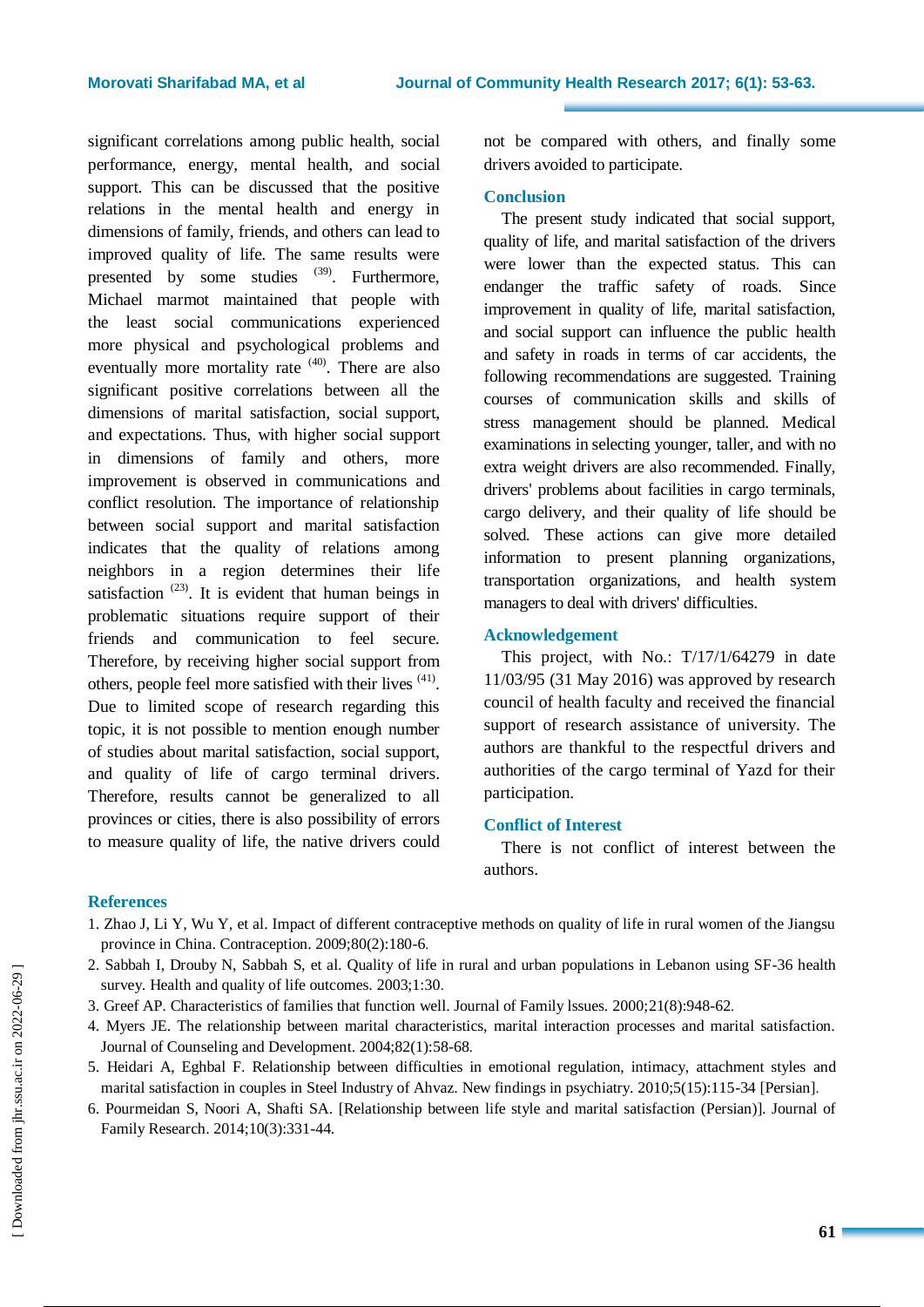## **Quality of life, marital satisfaction, and social support of drivers**

- 7. Gameiro S, Nazaré B, Fonseca A, et al. Changes in marital congruence and quality of life across the transition to parenthood in couples who conceived spontaneously or with assisted reproductive technologies. Fertility and Sterility. 2011;96(6):1457-1462[. http://dx.doi.org/](http://dx.doi.org/) 10.1016/j. fertnstert. 2011.09.003.
- 8. Sammarco A. Perceived Social Support, Uncertainty, and Quality of Life of Younger Breast Cancer Survivors. Cancer Nursing. 2001;24(3):212-219.
- 9. Hale CJ, Hannum JW, Espelage DL. Social support and physical health: the importance of belonging. Journal of American college health : J of ACH. 2005;53(6):276-84.
- 10. Ebrahimi S. The role of social support in retention social and mental health education. monthly educational ministry of teaching and education. 1996;12(1):42-9 [Persian].
- 11. Bastardo YM, Kimberlin CL. Relationship between quality of life, social support and disease-related factors in HIV-infected persons in Venezuela . Psychological and Socio-medical Aspects of AIDS/HIV . 2010;31(4):673-684**.**
- 12. Long A. The relationship among marital quality, sexual frequency, sexual disagreement, depression, and married women's sexual satisfaction. University of Georgia: 2005.
- 13. Litzinger S, Gordon K. Exploring relationships among communication, sexual atisfaction, and marital satisfaction. J Sex Marital therapy. 2005;3(5):409-24.
- 14. Hajiamini Z, Cheraghalipoor Z, Ebadi A. Evaluate the frequency occupational stress on drivers in Tehran. Journal of Entezami Management Studies. 2010;5(1):118-30 [Persian].
- 15. Gill PE, Wijk K. Case study of a healthy eating intervention for Swedish lorry drivers. Health education research. 2004;19(3):306-15.
- 16. Wong CK, Fung CS, Siu SC, et al. The impact of work nature, lifestyle, and obesity on health-related quality of life in Chinese professional drivers. Journal of occupational and environmental medicine / American College of Occupational and Environmental Medicine. 2012;54(8):989-94.
- 17. Szeto GP, Lam P. Work-related musculoskeletal disorders in urban bus drivers of Hong Kong. Journal of occupational rehabilitation. 2007;17(2):181-98.
- 18. Sadeghi N, Habibi E. The survey of relation between Musculoskeletal Disorders and Anthropometric Indices in the bus drivers in Isfahan. Iran Occupational Health. 2009;6(1):6-14[Persian].
- 19 .Hojjati H, Taheri N, Heidari B, et al. Sleepquality investigation of bus drivers working inthe Gorgan's passenger terminal and its relationwith the public health in 2008-2009. Iran OccupHealth 2010;7(2):25-9 [Persian].
- 20. Olson DH, Olson A. ENRICH Marital Inventory: A Discriminant Validity and Cross-Validity Assessment. Journal Marital and family Therapy. 1989;15(1):65-79.
- 21. Ware JE Jr, Sherbourne CD. The MOS 36-item short-form health survey (SF-36). I Conceptual framework and item selection. Medical care. 1992;30(6):473-83.
- 22. Montazeri A, Goshtasebi A, Vahdaninia M. The short form health survey (SF-36): translation and validation study of the Iranian version. Quality of Life Research. 2005;14(3):875-82 [Persian].
- 23. Soltani T, Mazloomy S, Morowatisharifabad M. Social Support and its Relation with Daily Activities among Elderly People of Yazd. Community Health Research. 2015;3(4):270-7 [Persian].
- 24. Emkani M, Khanjani N. The Quality of Sleep and Its Related Factors among Truck Drivers in Kerman. Journal of Health & Development. 2013;2(1):44-53 [Persian].
- 25. Meltzer AL, McNulty JK. Body imag and marital satisfaction evidence for the mediating role of sexual frequency and sexual satisfaction. Journal of Family Psychology. 2010; 24(2):156-164.
- 26. Suleimani M, Nasiri Ziba F, Kermani A, et al. A Comparative Study of the General Health among Staff Nurses with Fixed or Rotating Working Shift. Iran Journal of Nursing. 2007;20(50):21-8 [Persian].
- 27. Gharaii B, Hasanzadeh S, Yadollahi Z, et al. The relationship between mental health and sleep quality drivers and road accidents rate. Journal of police science. 2009;1(9):59-66 [Persian].
- 28. Babazadeh T, Taghdisi MH, Sherizadeh Y, et al. The Survey of Health-Related Quality of Life and its effective factors on the Intercity Bus Drivers of the West Terminal of Tehran in 2015. Community Health journal. 2015;1(9):19-27 [Persian].
- 29 .Krause N, Ragland DR, Greiner BA. Physical workload and ergonomic factors associated with prevalence of back and neck pain in urban transit operators. Spine. 1997;22(18): 17-27.